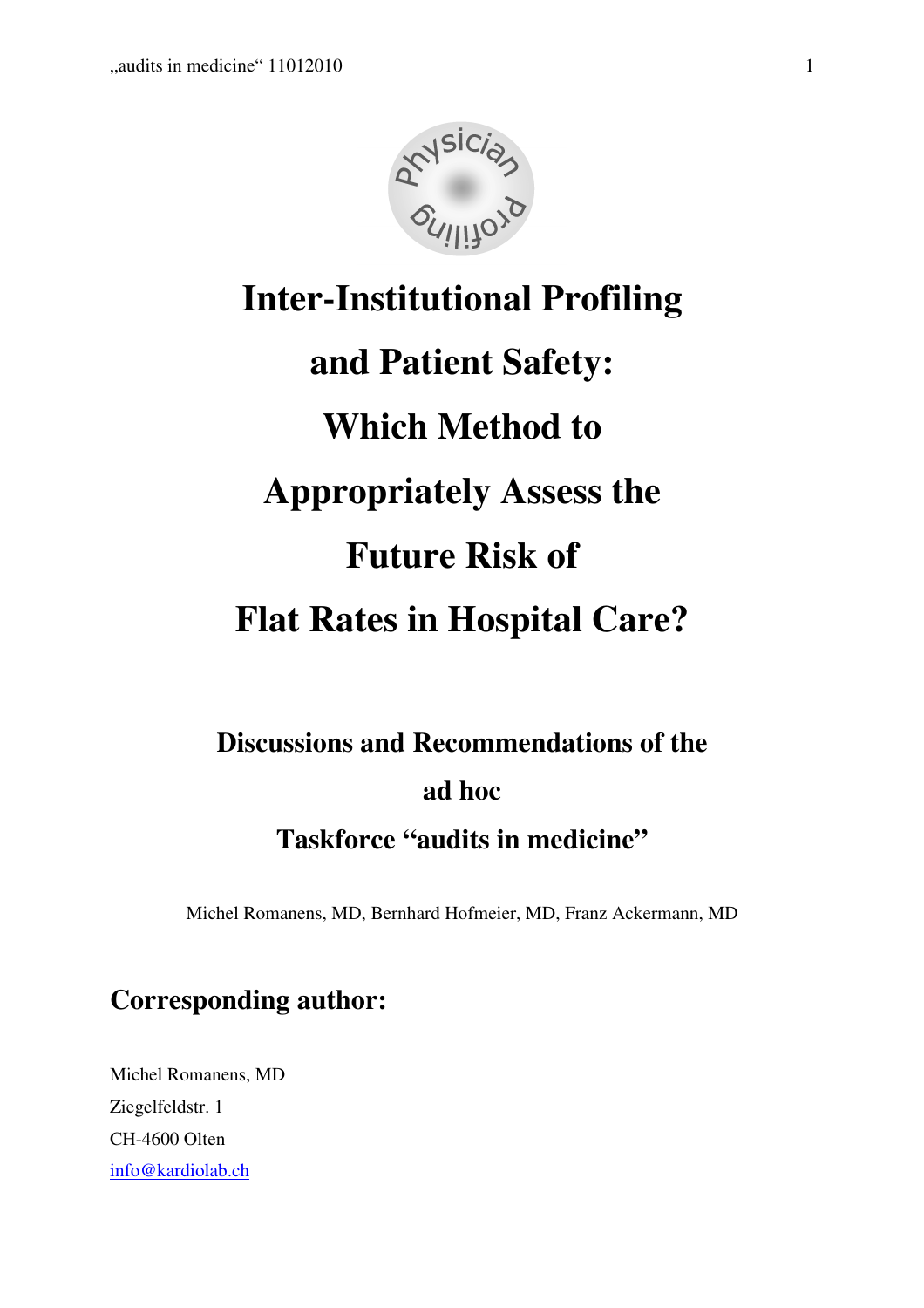## **Abstract**

#### **Background**

The Swiss Medical Society endorses a working group that has issued propositions to control for possible side effects of the introduction of flat rates as a hospital financing modality. These operate by law up from the year 2012.

#### **Method**

Review of the literature based upon the question, to what extent current evidence shows, that the coefficient of determination (r2) is sufficiently high to support the use of mortality rates to adequately profile institutions. For that purpose, we set the threshold for sufficient predictive value and sensitivity at  $> 0.90$  and an  $r^2$  (coefficient of determination) at  $> 0.90$ .

#### **Results**

None of the reviewed studies met the benchmark criteria for sufficient accuracy to detect poor hospital care performance. At its best, the profiling tools showed predictive values < 0.50. The potential of mislabelling was cited several times in the literature.

#### **Conclusions**

The Taskforce "audits in medicine" discusses the value of two principle ways to adequately profile institutions in Switzerland; (adjusted) mortality rates and audits of deaths and indications for medical interventions. The result of our mortality-focused review clearly indicates the non applicability of mortality rates to profile institutions; on the contrary, they may even decrease health care quality, increase costs and lead to mislabelling of institutions.

#### **Word count: Abstract: 206; paper 4373**

**Key words: inter-institutional profiling; adjusted in-hospital death rates; benchmarking**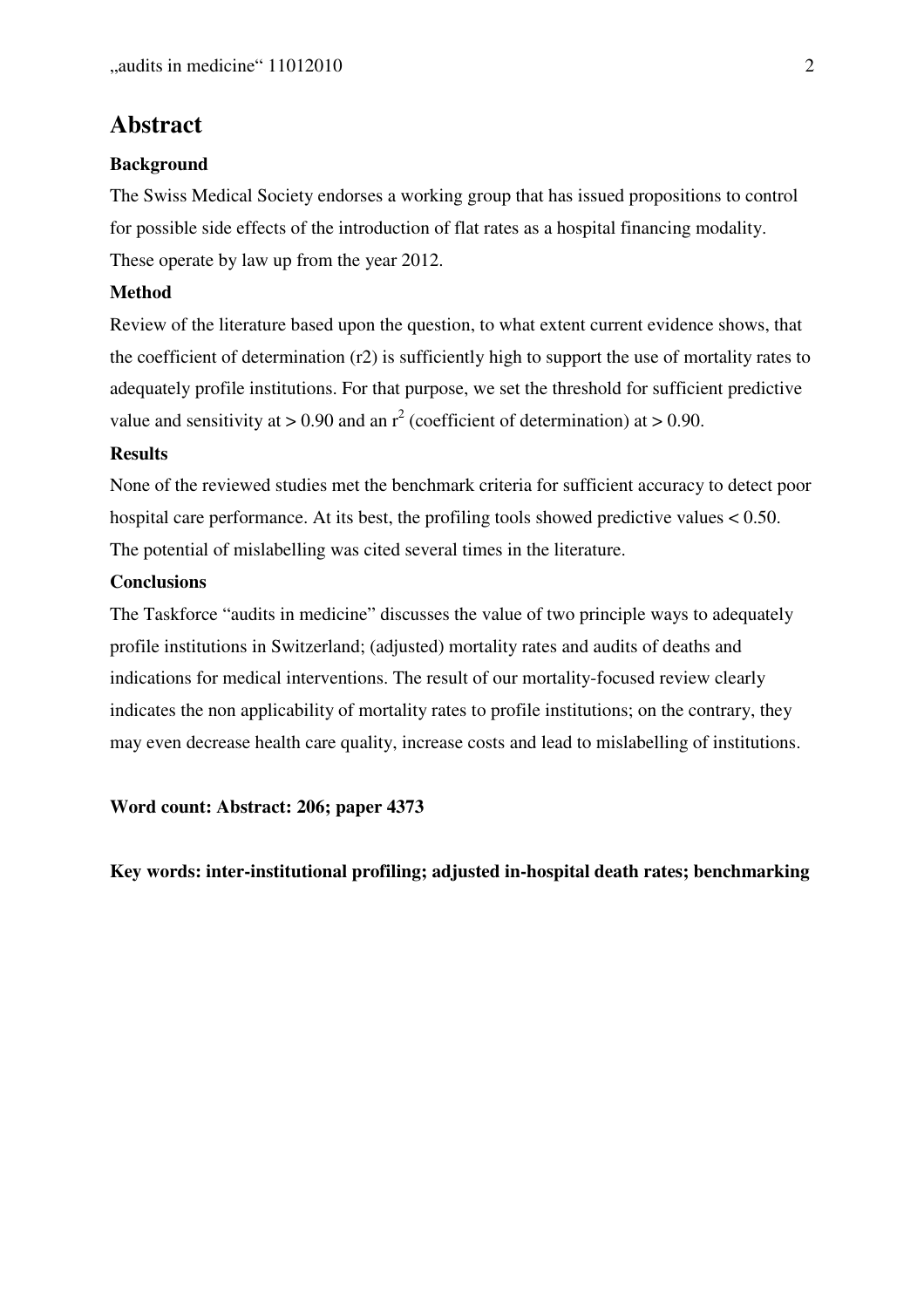## **Introduction**

In view of the introduction of flat rates (diagnosis related cost groups, DRG) in Switzerland, questions about fairness and equity of health care performance and inter-institutional outcome-rates are overdue. Swiss specific flat rates will be used to cover hospital expenditures. Some patients will however be more costly than expected, e.g. with outliers (defined as longer than expected hospital stay) and inliers (defined as short time hospital stay with extreme costs) [1]. Therefore, treating such patients creates a cost risk to health care providers that ultimately may lead to institutions bank rot. Clearly enough, avoidance of treating potentially high cost risk patients, e.g. the sicker ones, might become a question of survival for a hospital. Based upon preliminary analysis of SwissDRG, DRG's explain hospital expenditures up to 48% [1]. Therefore, 52% of costs, if no other measures are taken, will be left as a cost risk to the treating hospitals. As reports from press media say, about one third ore about 100 hospitals with acute beds have to be closed. Since Switzerland disposes of a rather low number of acute hospital beds when compared to OECD countries (for the year 2007, 3.4/1000 beds are listed [2]), tear down 100 hospitals will create a scarcity of acute beds. Patient security within this sphere is likely to be threatened, since effects causing "good patient selection" and "waiting times" are likely to add up in a way decreasing patient safety. Within this potentially harmful setting of financing patient care in hospitals, the question, how to measure negative effects with highest accuracy at a lowest cost is of central importance. Basically, there are two ways to detect harmful effects: a) comparison of rates of side effects based upon institutional morbidity and mortality, eventually adjusted for case mix, age and gender, and b) by chart reviews (audits, either subjective or structured, e.g. using international guidelines) that identify preventable side effects of medical interventions and reviews of indications for interventions.

The following work stems from the ad hoc Taskforce "audits in medicine" and delivers its work and conclusions to the Swiss Medical Association (FMH) as an additional discussion and issues preliminary recommendations to better control for undesired, or even harmful, effects of flat rates on patient care and safety. Further, we aim at expanding the discussion furnished by the FMH in September 2009, expressed in a comprehensive position paper [3].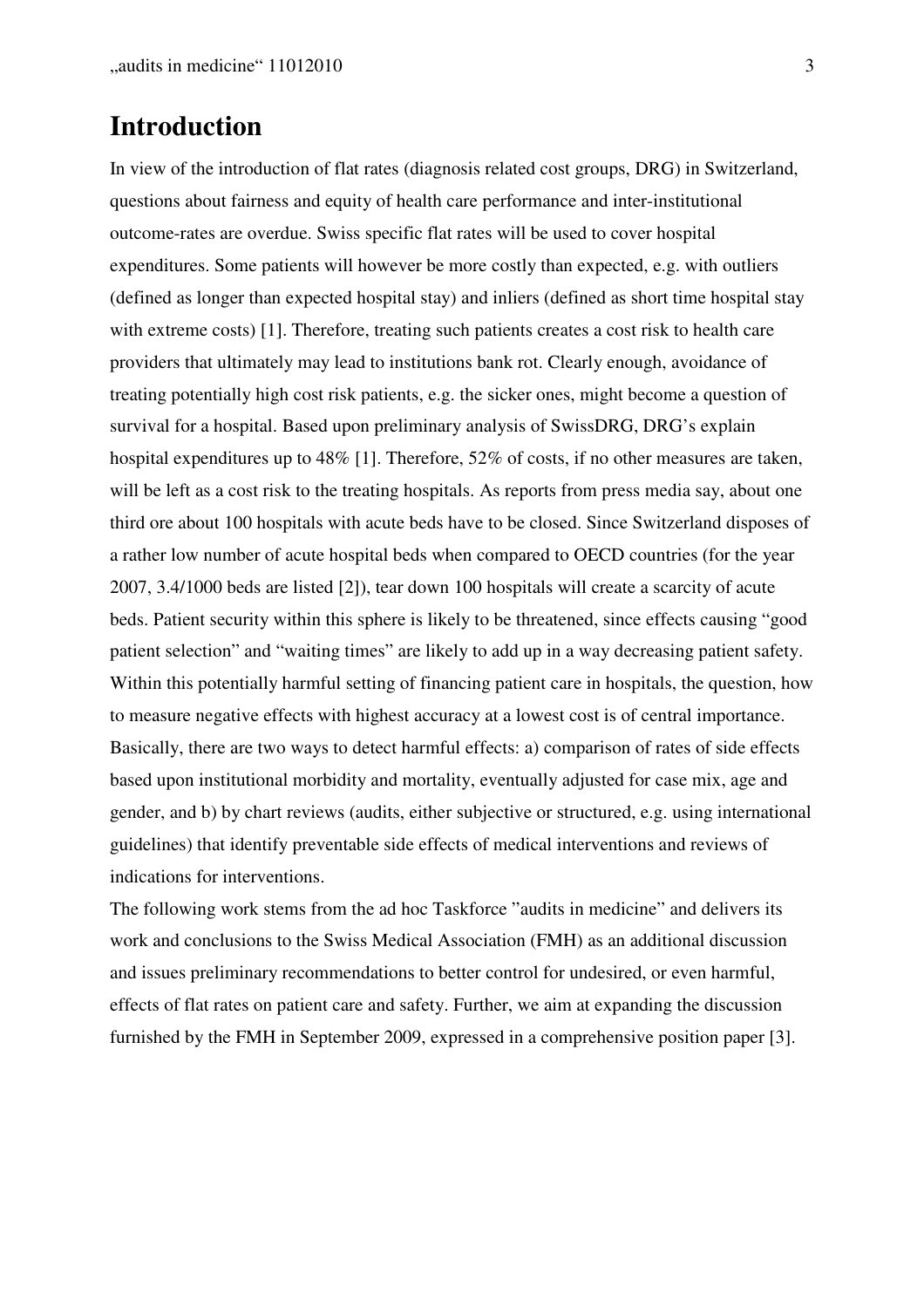## **Methods**

We give a brief overview on available evidence both for "rate comparisons" and "chart" reviews", discuss advantages and disadvantages of these procedures.

We reviewed published and peer reviewed articles. Our focus was directed towards the explanatory content of statistical methods using " $r^2$  statistics" and/or accuracy analysis and tried to draw a conclusion about whether risk estimations were appropriately made. Since conclusions derived from benchmarking deal with the future of patients with respect to survival and resource allocation, the comparative quality of such benchmarks has to be known and extremely good in order to point to the inherent problem under investigation, e.g. poor quality of health care and in order to avoid misclassifications of institutions. Therefore, we define the explanatory content of a benchmark using the coefficient of determination (benchmark:  $r^2 > 0.90$ ) and diagnostic accuracies like sensitivities or positive predictive values  $> 0.90$ ).

#### **Statistical Basics, methodological considerations, biases, and confounders**

Basically, a benchmark is a test, for which accuracy should be known. As reviewed by Romanens et al [4], "a test result can be positive; indicating the presence of disease, or it can be negative, indicating the absence of disease". As a test may give erroneous results, it may be true positive (TP), false positive (FP), true negative (TN), and false negative (FN). This is the basic concept of the two-by-two table in its application to diagnostic tools." From this information, a number of key informations of test performance can be calculated (Table 1).

#### **Table 1:**

 $SE = TP/(TP + FN)$  $SP = TN/(TN + FP)$  $PPV = TP/(TP + FP)$  $NPV = TN/(TN + FN)$  $pLR = SE/(1 - SP)$  $nLR = (1 - SE)/SP$  $ACC = (TP + TN)/(TP + TN + FP + FN)$ 

For the calculation of probabilities, a range from zero to 1.00 is used. Multiply by 100 to obtain percentages and accordingly, sensitivities and specificities are not expressed in percent but in percent divided by 100. ACC, accuracy; FN, false negative; FP, false positive; nLR, negative likelihood ratio; NPV, negative predictive value; pLR, positive likelihood ratio; PPV, positive predictive value; SE, sensitivity; SP, specificity; TN, true negative; TP, true positive.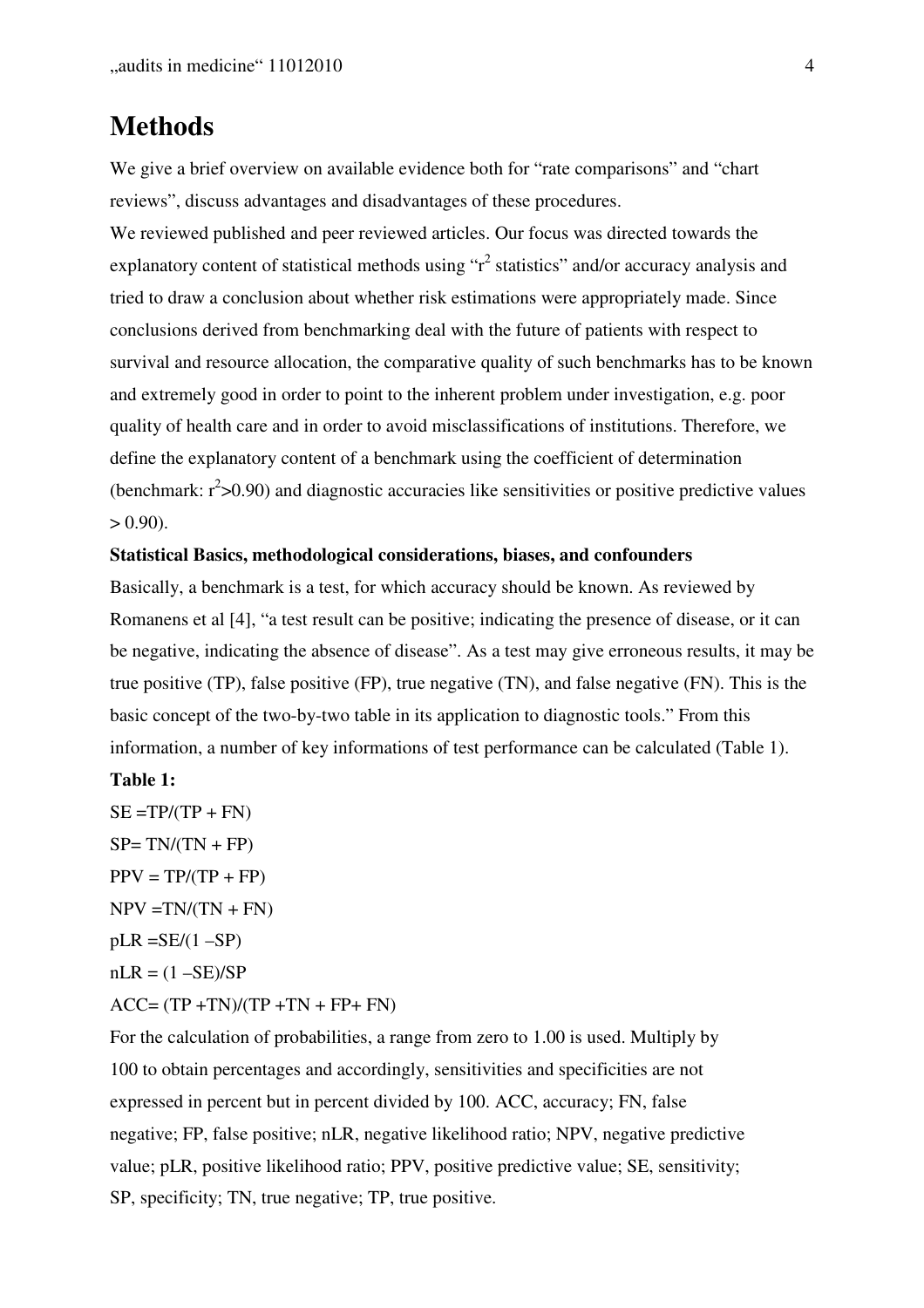A frequently used second way to generate a perspective of a tests value is the coefficient of determination  $(r^2)$ . " $\mathbb{R}^2$  can be seen to be related to the unexplained variance (variance of the model's errors) with the total variance. The fraction of variance unexplained (or FVU) in the context of a regression task as performed with  $r^2$  statistics is the amount of variance of the regressand Y which cannot be explained, i.e., which is not correctly predicted, by the explanatory variable X, e.g. due to an important but not measured variable (confounder). In statistics, a confounding variable (also confounding factor, lurking variable, a confounder, or confounder) is an extraneous variable in a statistical model that correlates (positively or negatively) with both the dependent variable and the independent variable. The methodologies of scientific studies therefore need to control for these factors to avoid a type 1 error; an erroneous 'false positive' conclusion that the dependent variables are in a causal relationship with the independent variable. Such a relation between two observed variables is termed a spurious relationship" (from Wikipedia.org, accessed 30.Dec. 2009). Thus, confounding is a major threat to the validity of inferences made about cause and effect, i.e. internal validity, as the observed effects should be attributed to the confounder rather than the independent variable.

A good benchmark has to have a very high explanatory content for the cause of a result or a difference that is searched for. E.g. reporting higher in-hospital 30 day mortality rates for cardiac surgery in institution A when compared to institution B can lead to the conclusion, that the quality of institution A is superior to institution B. The question here is: to what extent does this benchmark reflect poor delivery of medical treatment? Is it 5%, 50%, or 90%? Unfortunately, the benchmark "in-hospital mortality after cardiac surgery" is influenced by a number of factors that affect outcome and its predictive value for poor performance institutions. These factors can be categorized as outlined in Table 2: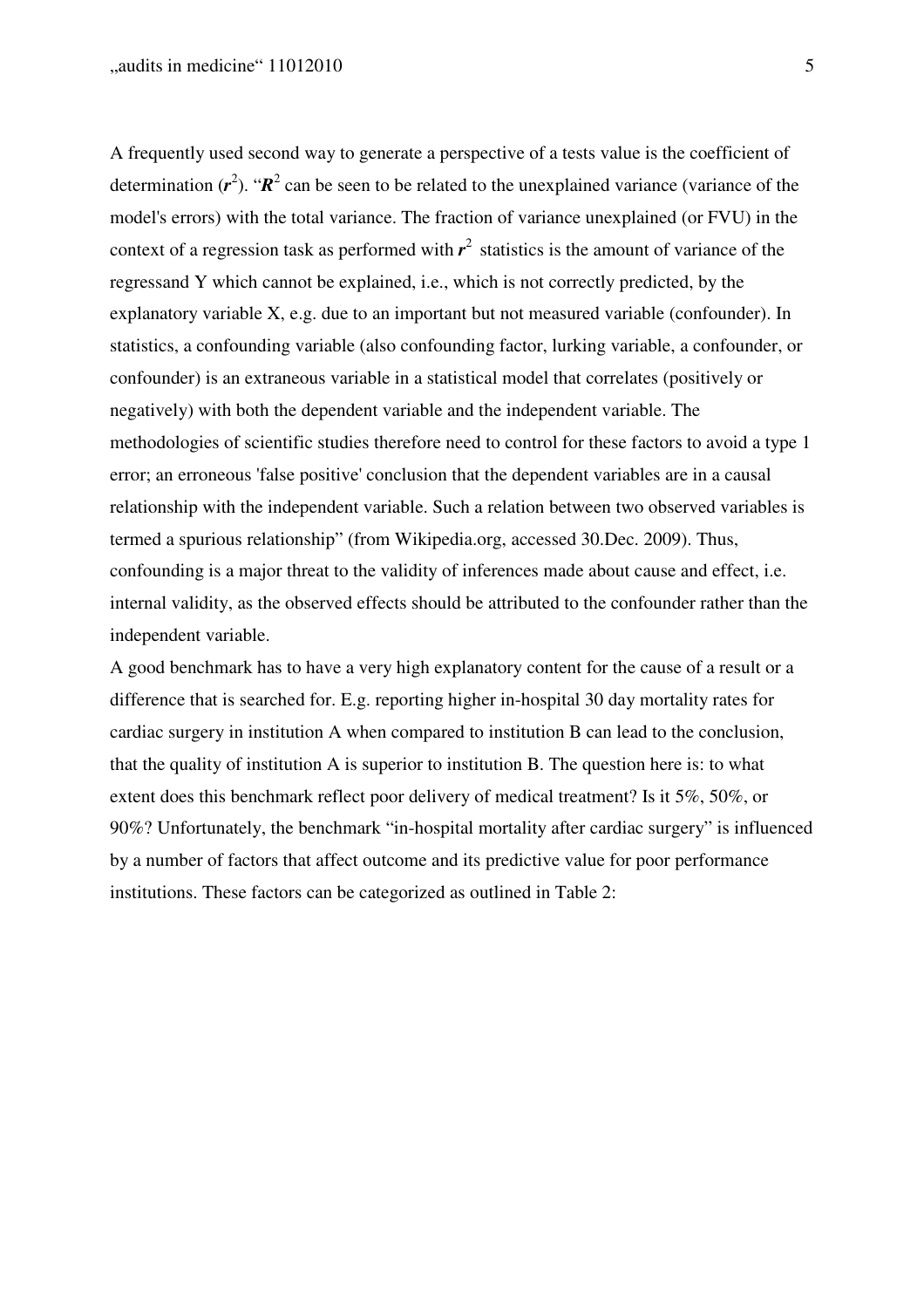## **Table 2: biases and confounding variables in benchmark statistics not due to poor quality of institutional care delivery**

### Type 1. Data source and coding inaccuracies

- a) error in reporting deaths as caused by a medical condition (classification bias)
- b) error in finding enumerator cases, leading to increased death rates (non-response bias)
- c) change of diagnostic criteria for a medical condition over time
- d) upcoding of diagnostic severities in order to obtain higher reimbursement in
- institution financed by flat rates
- e) inclusion of second diagnosis codes into the primary code

## Type 2. Pre admission inaccuracies

a) unknown medical interventions and unknown quality of care prior to hospital admission, e.g. housedoctors with work overload in rural areas or inappropriate medications applied to treat the life threatening condition

b) regional differences influencing severity of established disease, e.g. amount of regional air pollution

c) referral bias, e.g. higher risk patients sent to institutions with perceived better delivery of medical care

d) local preferences of a population with respect to the indication for a hospitalization

## Type 3. Admission inaccuracies

- a) blurred diagnosis, e.g. antibiotic therapy without obtaining previous blood cultures in a patient with acute endocarditis
- b) patient denies accurate diagnostic measures or therapeutic interventions

## Type 4. Post admission inaccuracies

- a) medical complications not measured by admission diagnosis, e.g. unrecognized pulmonary embolism leading to death in a patient with myocardial infarction b) patient denial to intervene medically in a condition that leaves the patient with a high risk for death.
- c) patient referral to hospices reduces in-hospital mortality rates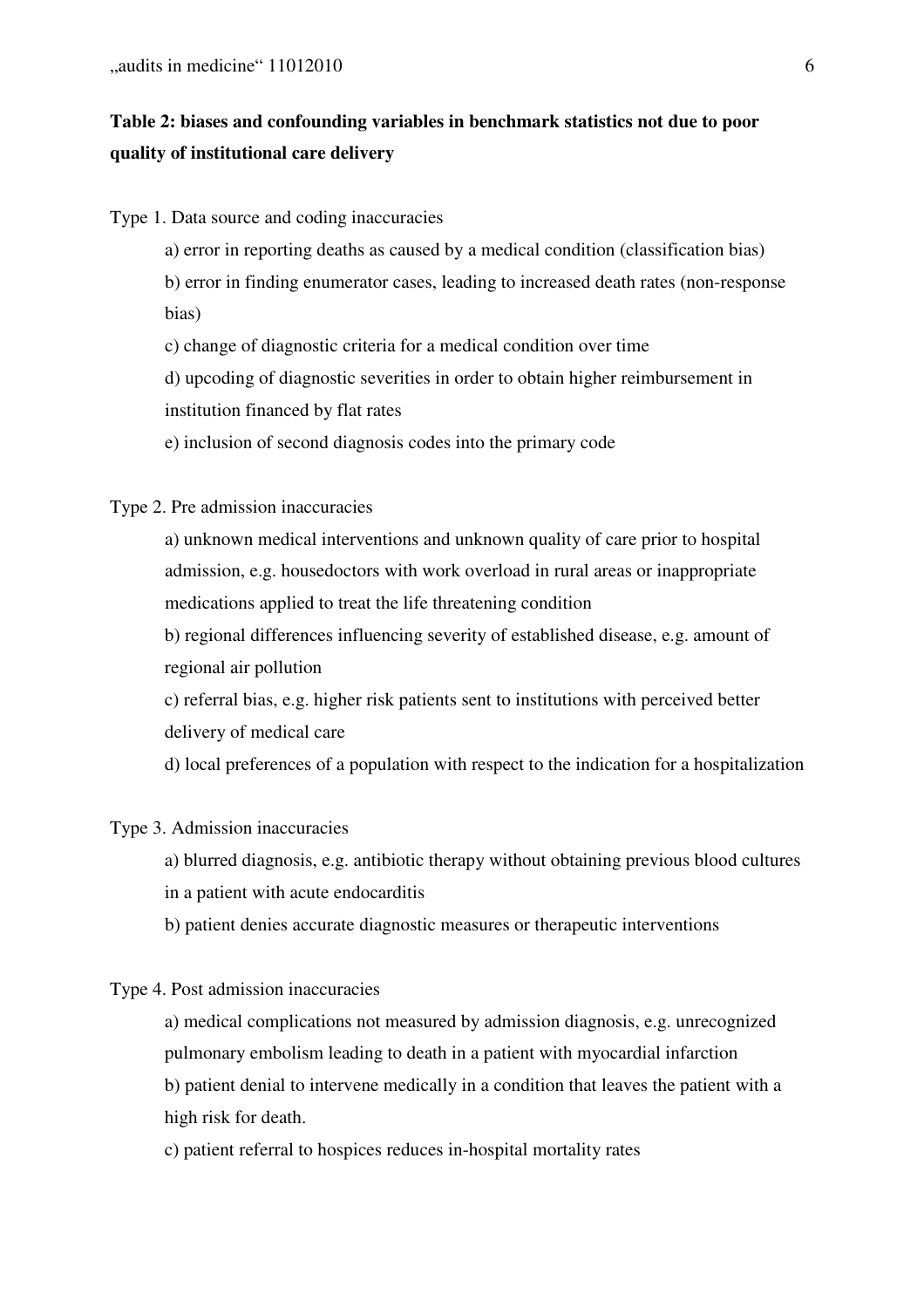## **Review of benchmark studies and benchmark quality assessment studies**

The Swiss Federal Office of Public Health (www.bag.admin.ch) has published death rates from several hospitals and for several causes of death. For the year 2008, BAG published a post myocardial infarction death rate for the University hospital Zurich of 11.2%, where in fact the real death rate was 2.7%. This apparent discrepancy was due to an enumerator error, in that the BAG found 125 cases with myocardial infarctions (with 14 deaths), whereas in reality there were 415 cases with myocardial infarctions (with 11 deaths) [5]. A further problem stems from the cause of death (COD). By coding a COD, errors may occur on the physicians level, on the coders level – and where available – on the report of the pathologist. It was found, that 41% of COD were not appropriately coded when compared to other clinical and autopsy derived findings [6]. This issue was further discussed in a paper counting in-hospital deaths in Switzerland due to stroke. Apart from the coding bias, stroke was not only counted for by the first clinical diagnosis, but also for the clinical diagnosis two to five which is known to decrease specificity and accuracy of such codings [7]. Further, there were no data on coding errors, although audits on coding are regularly performed [8]. Therefore, the accuracy of death due to stroke as measurable from nation data bases (HOST) is unknown. Eventually breaking down death rates due to stroke to single hospitals with the attempt to create a benchmark for stroke care is therefore hampered by an unknown amount of inaccuracy and may mislabel institutions as poor performers [8].

Attempts to profile hospital quality based upon death rates have been performed for decades [9-20]. An elegant way to look at random variance of death rates is a measure of the correlation coefficients and kappa values (for agreement) looking at several linked causes of death. The "link" implies, that the same doctors care for different diagnoses (e.g. the pair "pneumonia and obstructive lung disease" or the pair "acute myocardial infarction and congestive heart failure"). This work was elegantly performed in a large study involving 5505 US hospitals in the year 1991 [21]. For each diagnosis, the number of patients, the observed (i.e., actual) mortality rate within 30 days of admission, and the predicted mortality rate were obtained. Predicted mortality rates were determined from multivariable models developed by HCFA and were based on age, gender, prior hospitalizations, reason for admission (based on the primary International Classification of Diseases [9th edition] Clinical Modification [ICD-9-CM] diagnosis code), and the presence of specific comorbid illnesses (e.g., cancer, diabetes) identified by ICD-9-CM codes [9]. COD under investigation were acute myocardial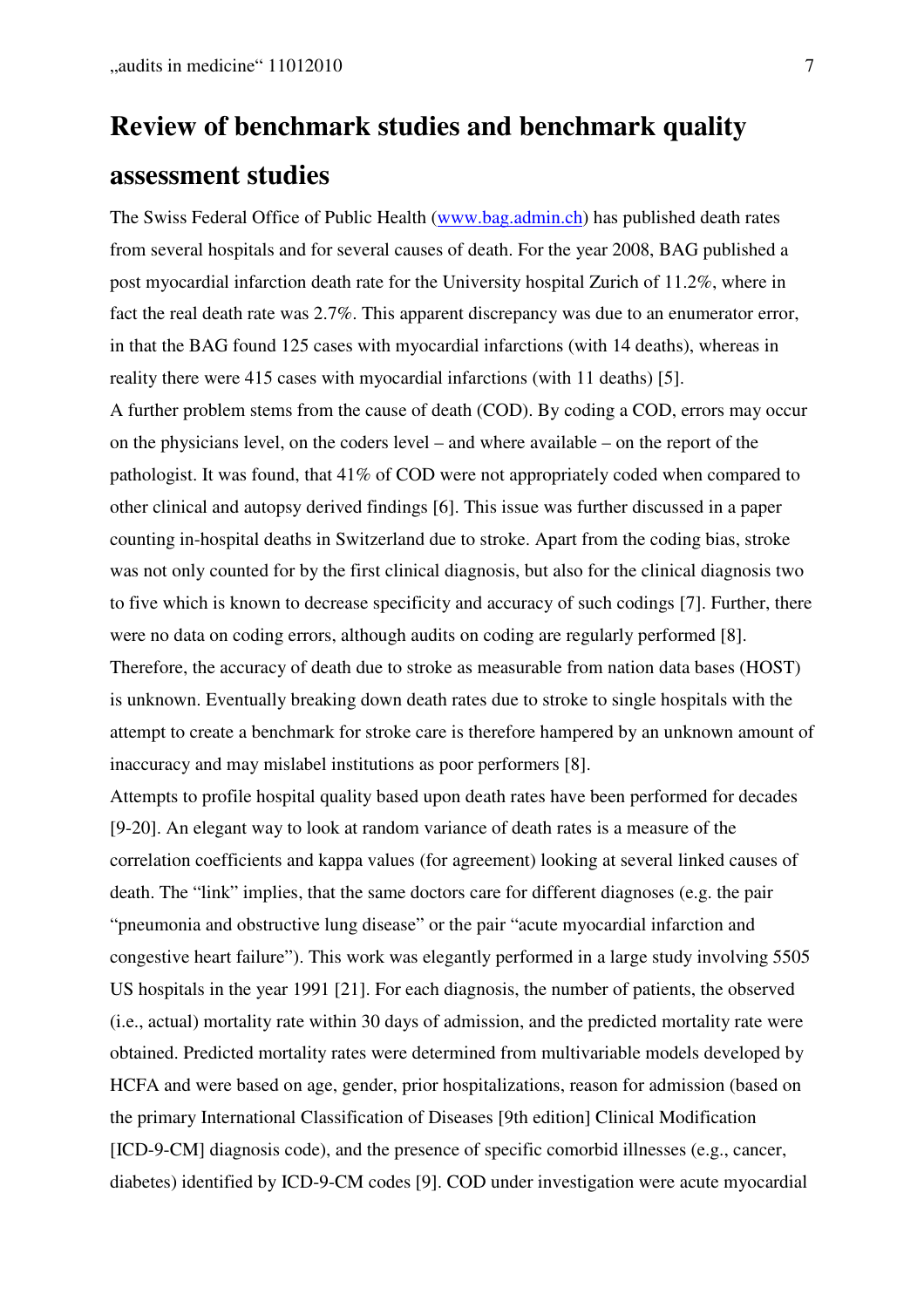infarction (=946), congestive heart failure (N=1914), Pneumonia (N=1559), obstructive lung disease (N=199), Stroke (N=1775), coronary bypass surgery (N=516) and hip fractures (N=628). The Pearson's correlation coefficients between death rates for the pair "acute myocardial infarction and congestive heart failure" were 0.18 and for the pair "pneumonia and obstructive lung disease" were 0.22, with similar results for the standardized mortality ratios quintiles assessed by Spearmans coefficients (range for all possible 21 pairs between 0.00 and 0.22). Further, weighted kappa statistics for agreement of pairs ranged between -0.01 and + 0.22 and was 0.12 for the pair "acute myocardial infarction and congestive heart failure". The authors concluded: "the findings suggest that mortality rates for different diagnoses may be poorly related and that it may not be valid to judge hospital quality on the basis of a single diagnosis or even a few diagnoses".

The influence of referral rates to hospices on the magnitudes of in-hospital mortality rates was analysed on a state-level in the US. Authors found that higher number of hospices per state explained in-hospital reduction of standardized mortality ratios by 22 to 24\% (p=0.01) [22]. A nationwide attempt to profile hospitals using mortality rates was performed between 2003 and 2005 for all Dutch hospitals [23]. Major predictors of death reduction rates were the year of examination with a steady reduction of 8% per year, accounting for an  $r^2$  of 0.45 for the rate of unexpected death rate reductions. Authors also observed that higher number of GP's per 10'000 habitant showed an  $r^2$  of 0.17 and that academic hospitals had a higher unexpected death rate than second type hospitals with an  $r^2$  of 0.26. In this sample, therefore, academic hospitals would provide a poorer care, which is counterintuitive. Consequently, authors invalidate their findings as a useful inter-institutional profiling tool by the following statement: "We may not have captured all the case-mix differences; rendering an HSMR comparison with other hospitals invalid. Model misspecification could be due to measurement errors, misspecified functional forms and omitted variable bias. One example of such an omitted variable is the readmission rate per hospital. Hospitals with high readmission rates may have more severe patients. However, the variable "readmissions" was not included due to underreporting". This gives also a hint to another bias: if readmissions may reflect a higher level of morbidity, how can this variable ever be used to identify "bloody discharges" from institutions sending their patients home to early for saving hospitalization costs. An important confounder for mortality is the "emergency admission" [24], as assessed in 166 deaths having occurred in 8501 inpatients in 1993. Authors concluded: "In agreement with national results, the great majority of deaths (N=145) on this unit occurred among elderly patients admitted as emergencies. Many were unfit, with significant cardiac, respiratory or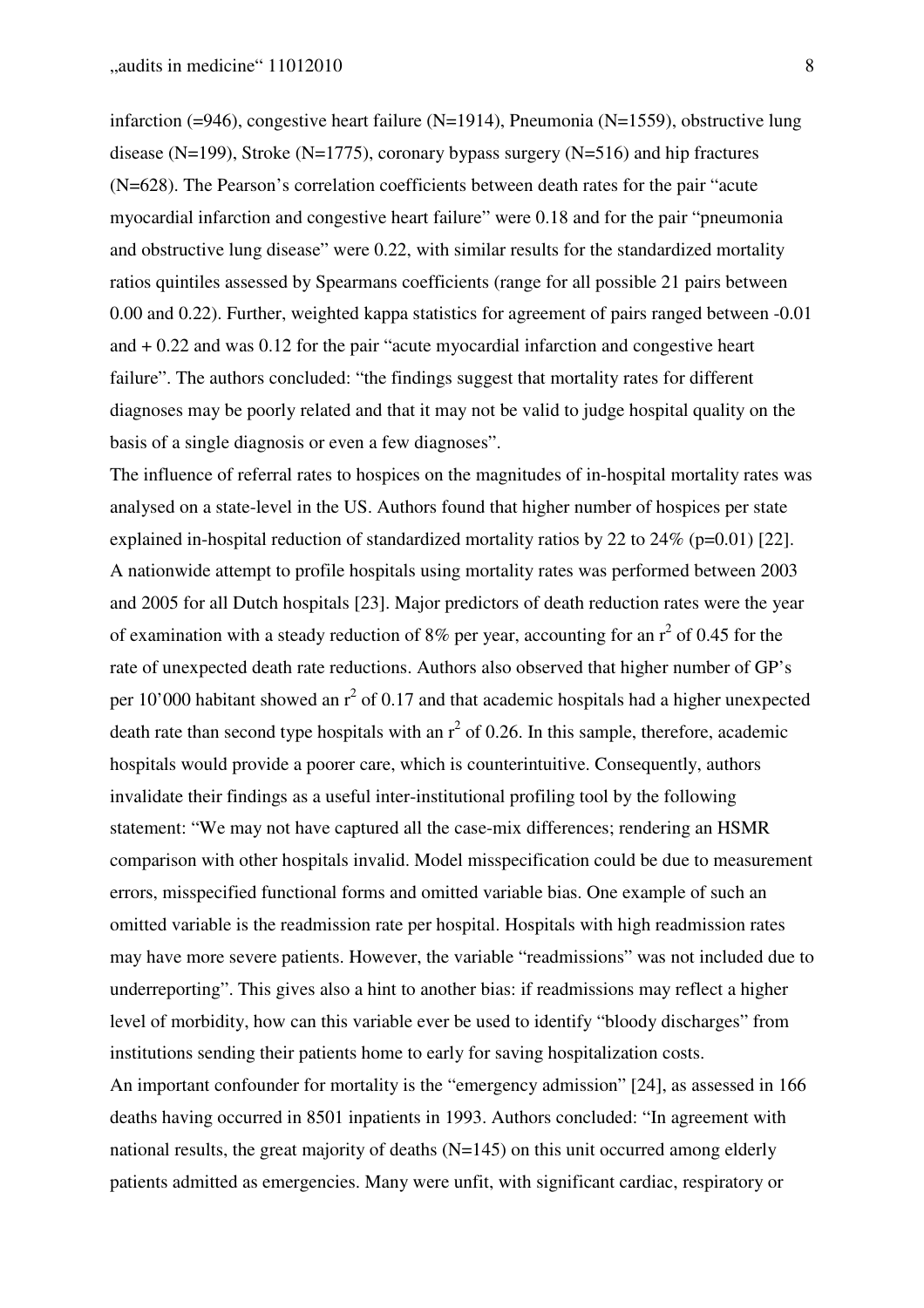renal comorbidity and high ASA grades. Standard physiological and operative scoring systems confirmed that those in whom death was inevitable were more ill as a group than those in whom death rates might reflect the quality of surgical care. However, there was considerable overlap between the groups. Such fitness assessments do not take account of the nature of the presenting surgical pathology, which in many emergency cases only becomes apparent at operation. Several patients presenting with carcinomatosis, extensive intestinal infarction or gross faecal peritonitis had reasonable fitness assessments although death was inevitable. In other instances death was inevitable because patients declined emergency operations or surgeons decided against them on account of great age or poor quality of life. This disparity between measurable physiological fitness and true prognosis in surgical patients complements previous observations in patients with non-surgical conditions." Routine data collection may be used to screen for possible quality problems [25]. However, authors explain: "A note of caution is required when examining comorbidities. Jencks [26] et al showed how some comorbidity, such as diabetes and hypertension, may fail to be coded for in cases where there is very severe illness as they are displaced by complications of the principal diagnosis from the limited number of spaces on the record for diagnostic codes." Further: "Currently available systems to adjust for risk of adverse outcome, whether they use routine data or information from case notes, can explain no more than about 25% of observed mortality, and many of those working in this field have concluded that it is not yet possible to make valid inferences from risk adjusted outcomes" [25,26].

Weir et al aimed at monitoring the quality of hospital-based stroke services in 2001 [27]. After adjusting for risk, case fatality still remained significantly different (p=0.045) in 2724 patients. Authors discussed the following 3 major points: "First, we have shown that the large differences in crude case fatality between the study hospitals could be largely explained by important differences in case mix and that much of the remaining differences in case fatality could be attributed to chance. In other words, most of the variation in outcome after stroke between the study hospitals was due to factors outside their control rather than differences in the quality of the care they provided. (…) Second, after adjustment for important differences in case mix, case fatality at Hospital A was significantly higher than that at Hospitals B through E and was associated with the failure of Hospital A to provide any organized and specialized rehabilitation and, compared with the other hospitals, a much lower use of CT head scanning and a lower standard of documentation (according to the RCPSAP criteria). (…) Our third main finding is that adjusted case fatality data are clearly unable to differentiate between hospitals with moderate differences in stroke care."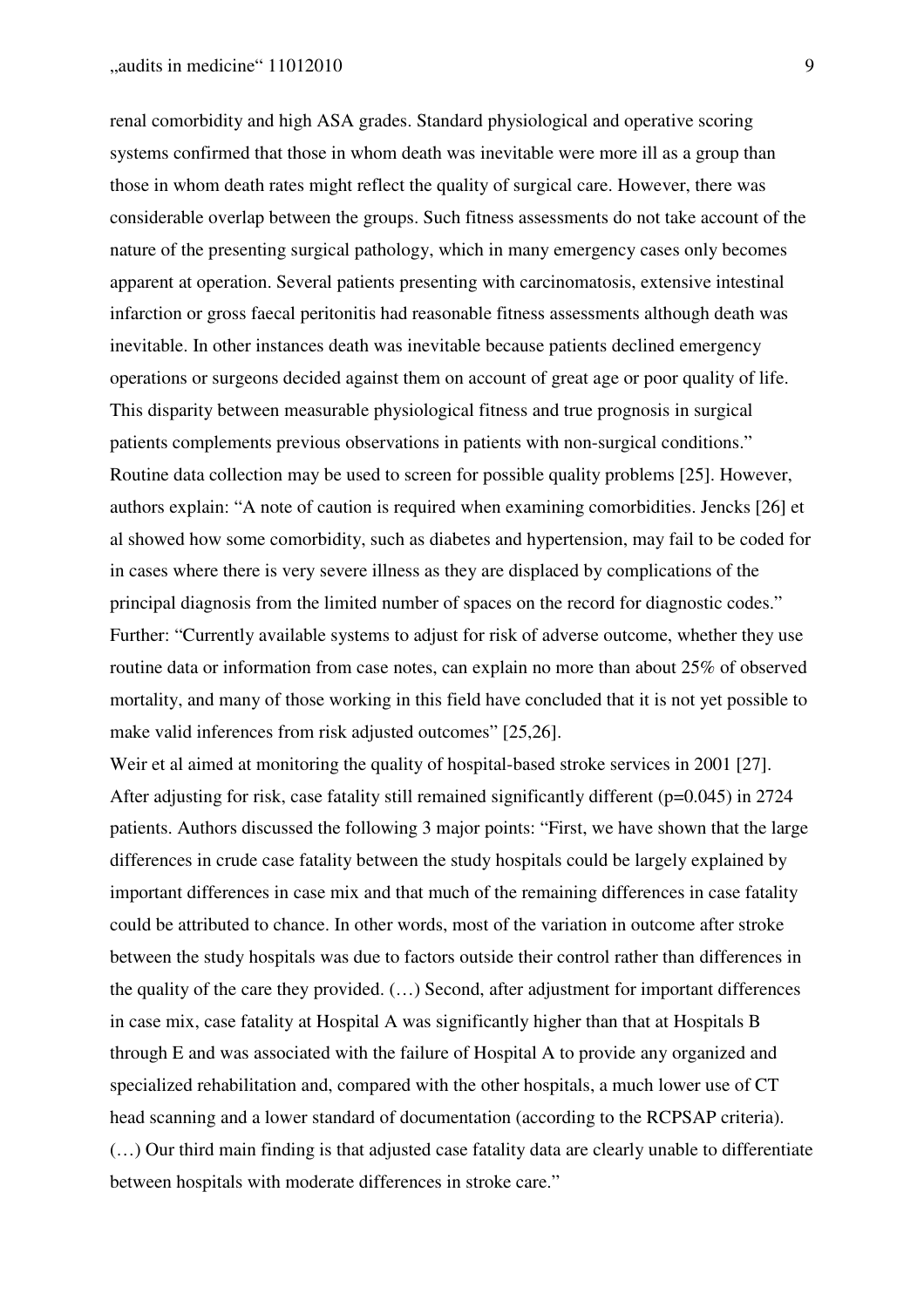The issue of Hospital Standardized Mortality Ratio, a global measure of hospital death rates for diagnoses accounting for 80% of in-hospital mortality has been discussed extensively [28]. Authors concluded: "Developing satisfactory performance measures will require substantial investment. Mortality measures will need to focus on specific conditions and procedures with known connections to elements of care that providers are able to control. Adjusting mortality measures for case mix can sometimes be done with the use of administrative data alone, but efforts to obtain clinical information from charts will be required in many situations." Jarman looked at the explanatory content for death rates using routinely collected hospital data [29]. Counting 7.6 Mio admissions, the emergency admissions (4.6 Mio) accounted for 93% of observed deaths in the hospitals in England between 1991-95. Significant predictors of death were smaller numbers of medical doctors, comorbidities, and numbers of hospitals per 100'000 persons. In this very large study it was acknowledged, that a lack to correctly assess the severity of illness may account for the apparent poor performance of case-mix variables used (regression coefficient of -0.18 only). Authors concluded: "Most of the significant predictors in our two models are outside the direct influence of hospital policy (except doctor numbers per bed), and adjustment for these external factors narrows the range of mortality ratios". Therefore, a smaller number of hospitals, as planned for Switzerland, has been shown to increase patient in-hospital mortality.

William et al performed an analysis of the accuracy of risk-adjusted mortality rates as a measure of hospital quality of care [30]. Based on an analytical model of random measurement error, sensitivity and predictive error of mortality rate indicators of hospital performance were estimated. Authors found "under virtually all realistic assumptions for model parameter values, sensitivity was less than 20% and predictive error was greater than 50%. Reports that measure quality using risk-adjusted mortality rates misinform the public about hospital performance."

Guru et al [31] performed extensive audits to detect preventable deaths in randomly selected patients having undergone cardiovascular surgery and correlated their audits with riskadjusted mortality statistics in 347 deaths at 9 Canadian institutions. Risk-adjusted in-hospital all cause mortality rates showed a Spearman correlation of -0.42 (p=0.26). Although 1/3 of deaths were judged as preventable, risk adjusted mortality rates were not correlated with preventable deaths. Importantly, preventable deaths occurred in 122 patients with an operative risk of <5% and <in 89 patients with an operative risk of >5%. Further, audits revealed 52 not indicated operations in 694 audits  $(=7.5\%)$ . Since incentives to perform operations with a poor indication might increase with flat rates in order to lower case-mix risk and increase the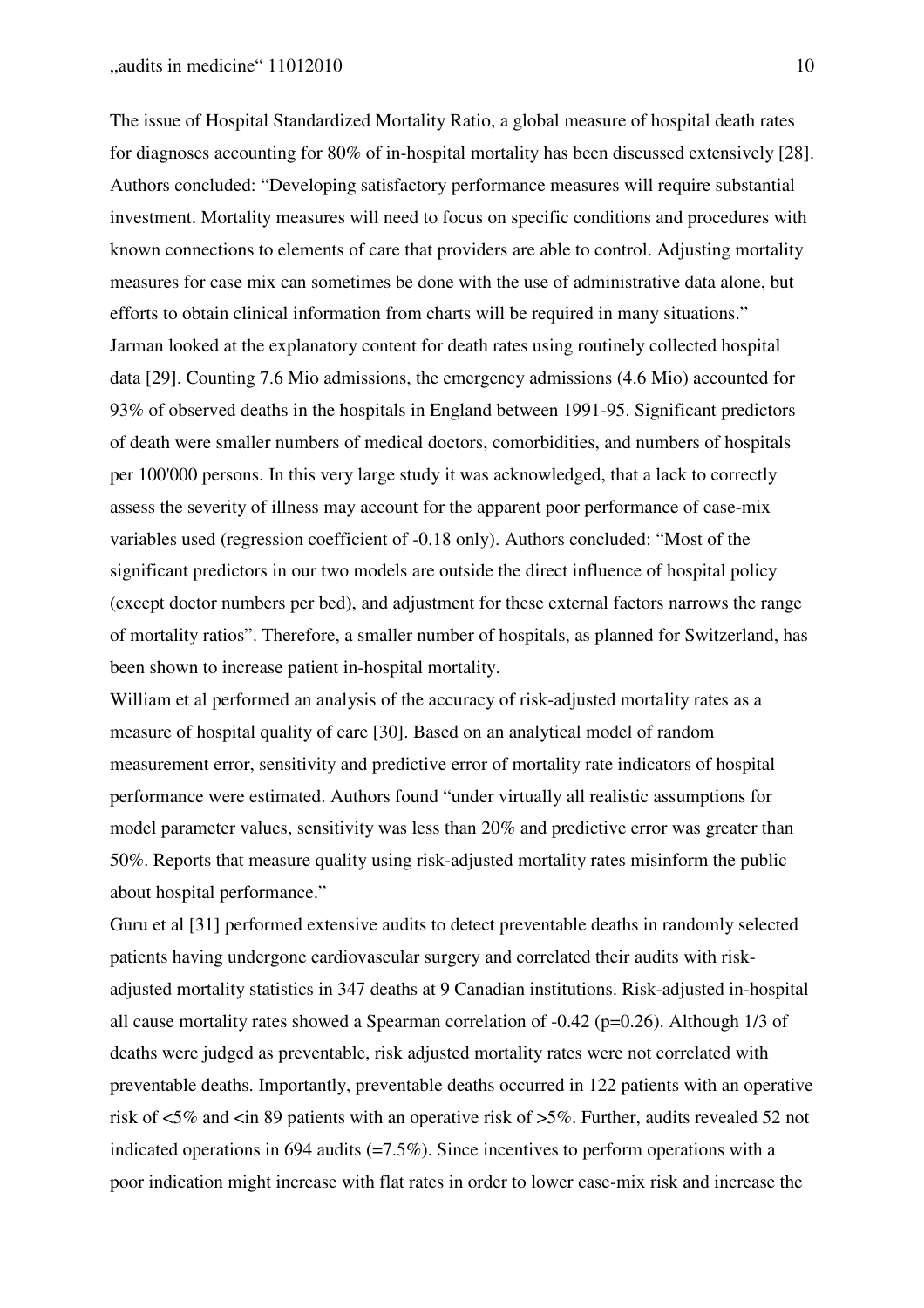number of cases – also termed risk avoidance creep [32], this particular variable has a great monitoring potential to detect undesired expansions of indications – without being measurable when mortality rates or readmission rates are used to monitor quality.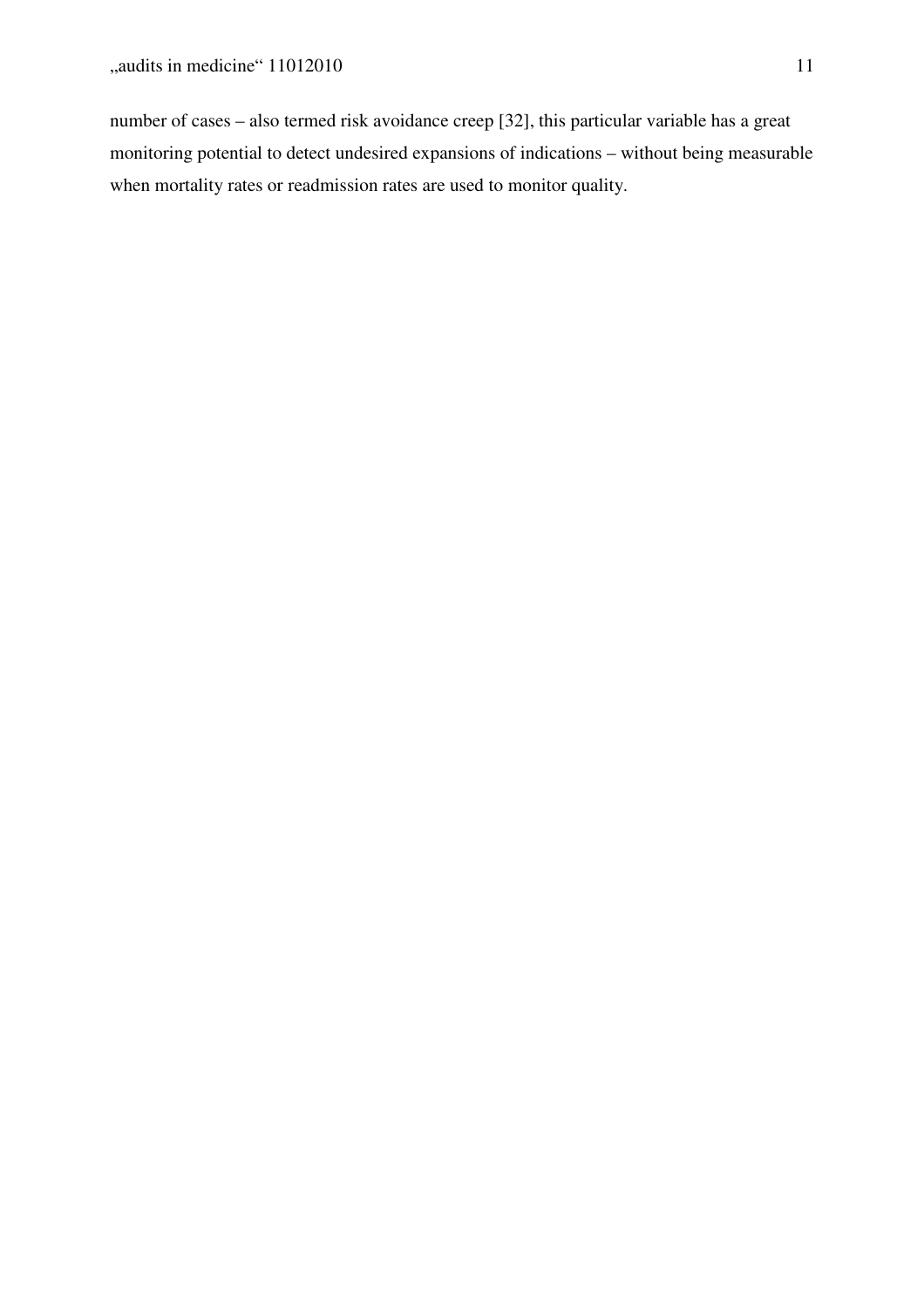## **Discussion**

The main finding of this review lies in the fact, that all reported attempts to correctly identify a poor hospital performance based upon risk-adjusted death rates is a clinical failure. In no study reviewed, neither predictive accuracy (sensitivity) nor predictive power  $(r^2$  statistics) revealed high enough numbers in order to promote such tools for an inter-institutional quality of care process.

There has been a development of public health institutions to attempt to monitor and qualify the effect of medical interventions based upon inter-institutional differences of rates, sometimes corrected for co-variables such as patient morbidity at hospital entry, or simply corrected for age and sex. The performance of such benchmarks in terms of accuracy or confounding variables has rarely been a matter of research itself and such benchmarks have a statistical problem with small numbers [5]. The poor performance of such benchmarks – as planned to benchmark institutions in Switzerland by the FMH – is most likely due to a lack of sufficient access to patient charts and financing. Where such informations are available and directly compared to such benchmarks, accuracy of differences in rates (e.g. adjusted hospital mortality rates) was generally very low with respect to sensitivity and predictive values. Adding expected to observed mean values of mortality is yet another non validated approach with greatest mislabelling potential.

Especially intriguing is the fact, that costly but precise chart reviews [29-31] unmasked afore mentioned profiling tools and benchmarking attempts as inappropriate.

## **Implications for patient safety and monitoring: how can risk of flate rates best be assessed?**

The effect of such profiling benchmarks on patient safety has not been studied extensively and is discussed elsewhere [32]. It is however likely, that by avoiding high risk interventions, quality and safety problems, especially in the perioperative situation [31] may disappear by a reduction of the prevalence of in-hospital deaths. This in turn may increase the number of high-risk patients, for whom risky interventions will be avoided. This clearly puts these patients at a higher risk of death, if the intervention avoided were appropriate and clinically indicated. Further, it is worrisome that smaller numbers of hospitals have been significantly correlated with an increased in-hospital death rate [29].

Risk for patients has to be detected with adequate tools; otherwise good hospitals will suffer mislabelling. This can not be a legislative intention. Since audits can discover preventable deaths – albeit "post festum" only – and can discover inappropriate use of medical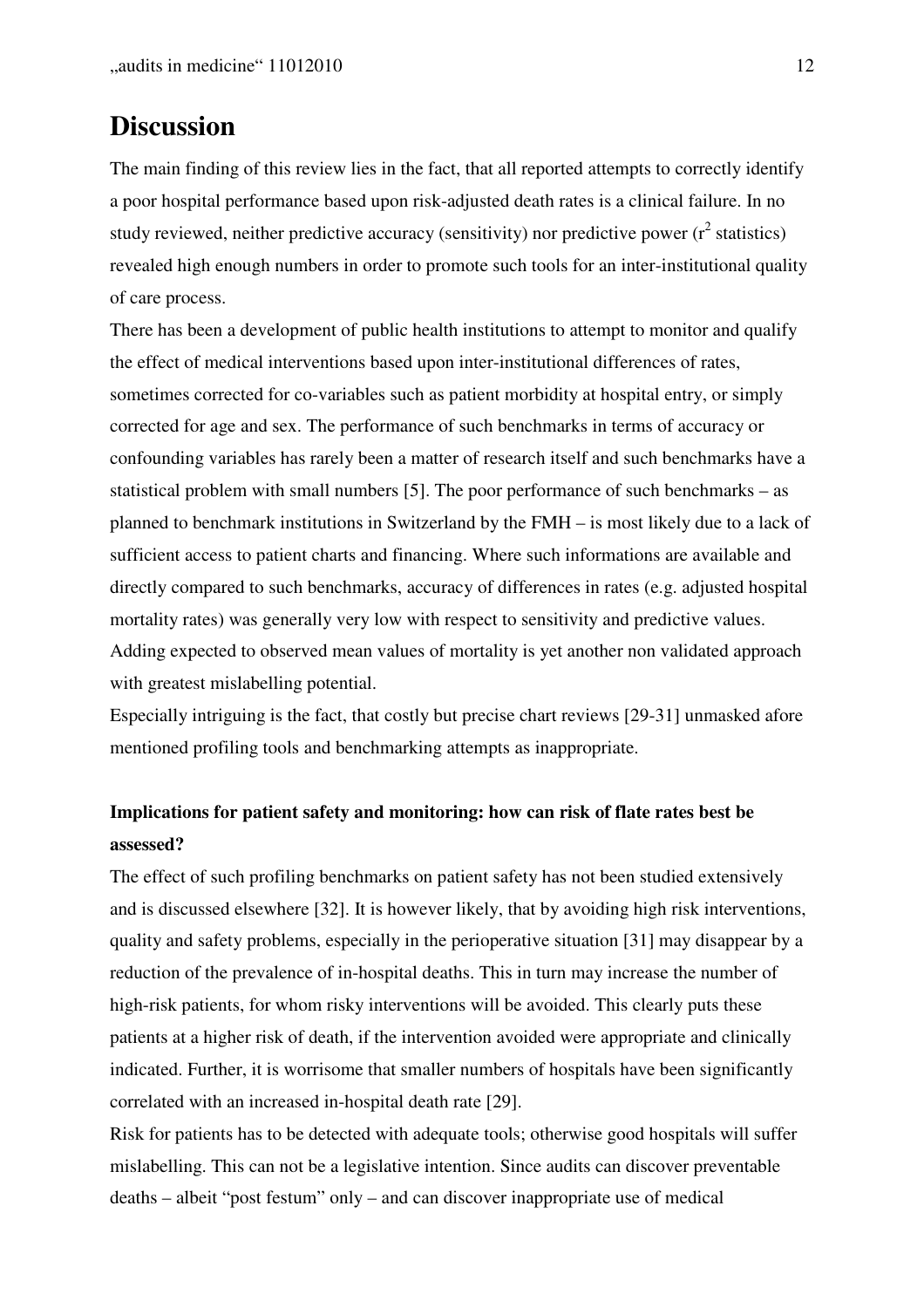interventions, national databases on hospital deaths and indications for interventions should become available to institutionalized audits that regularly perform quality controls. Within such a framework, we want to discuss the following key issues:

- 1) By the use of structured and subjective audits, medical doctors would not be profiled by inappropriate tools that may put patients at increased risk of a non-intervention, but would act within their framework of "professional ethics". Mortality statistics and similar profiling tools are in fact born of distrust in medical doctors, that they increasingly treat their patients for economical reasons only. Paradoxically enough, flat rates and mortality-rate profiling exactly promote such unethical attitudes.
- 2) As within the framework of scientific studies, any time possible audits performed by independent specialists will "per se" increase the quality of health care, if they are not followed by inappropriate sanctioning or attack the "professional ethics" of caring doctors. On a practical level it is very difficult for those independent of the profession to monitor practice, leaving the possibility that a code of practice may be self serving. This is because the nature of professions is that they have almost a complete monopoly on a particular area of knowledge. Therefore, quality control cannot be performed without the knowledge of specialists that come in for audits.
- 3) Increases in preventable deaths and inappropriate interventions can be quantified by regular audits and therefore serve as a tool to monitor undesired or harmful effects of flat rates.
- 4) Cost-efficiency studies are not existing to compare costs of audits versus public health derived observation tools, but it is likely that a sufficient number and network of audits will both increase quality of care and avoid unnecessary medical interventions, therefore be cost-saving, whereas profiling tools that may even promote costs and reduce patient safety, are very unlikely to be cost-efficient.

#### **Limitations**

This overview on physician and institution profiling in order to detect negative effects on medical performance when flat rates are eventually to be introduced has several limitations. First, it was not possible to review all available literature in that field and we had to focus on a rather limited field looking at mortality as a benchmark. However, mortality as a benchmark is likely to create the largest bias on patient safety, and therefore, the focus appears appropriate. Other benchmarks, such as patient satisfaction or level of luxury are quite less likely to affect patient safety.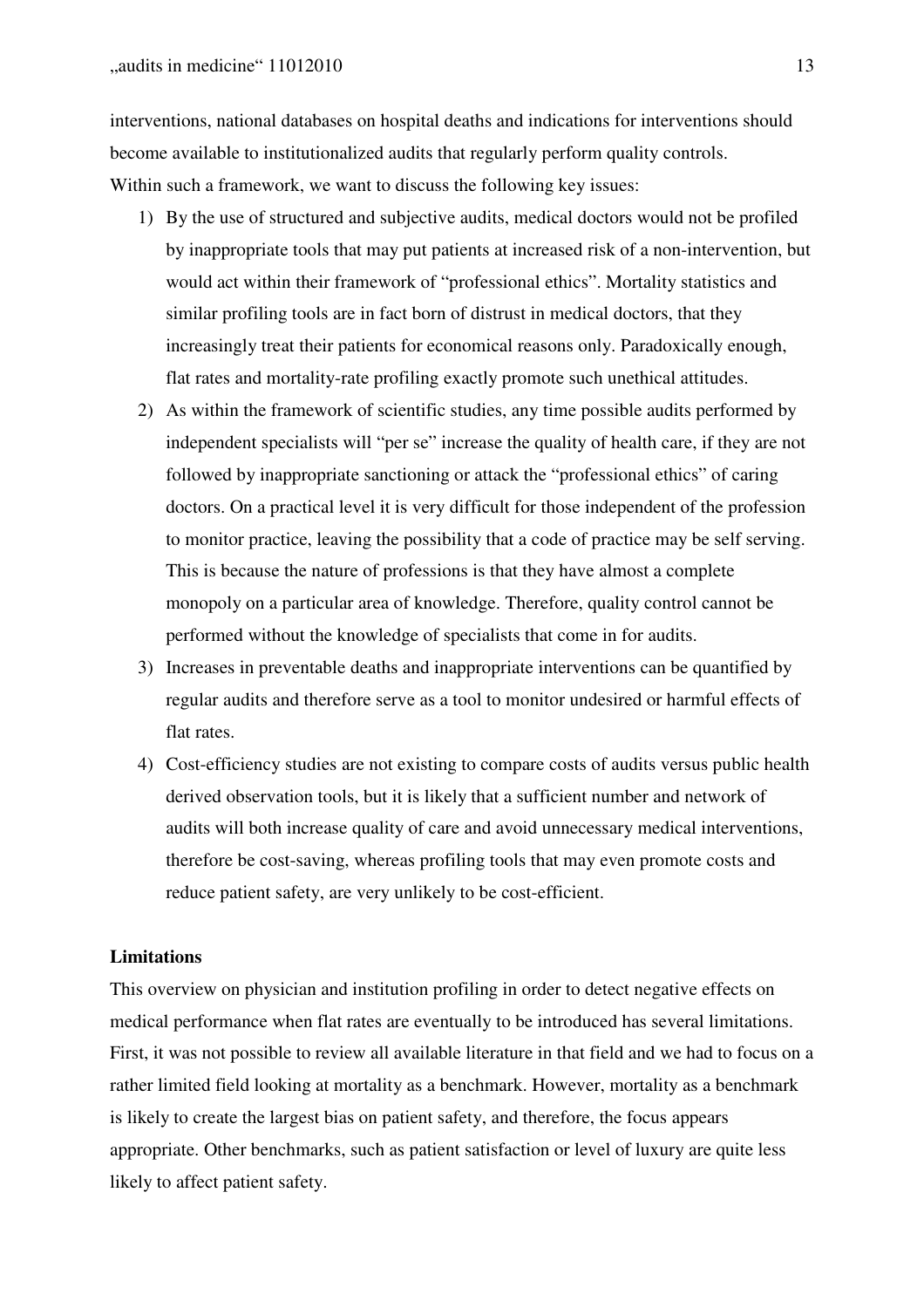Second, we can not provide scientific validations of our propositions, since we lack corresponding studies completely. Therefore, we create a new benchmark, e.g. "audits in medicine" without being able to clearly define a golden standard to which such audits could be compared to. However, since "audits in medicine" are likely to reduce the burden of unnecessary complications and costs, the call for such a golden standard may be misguided. Third, we have to leave it to the authorities, to eventually adopt the idea of "audits in medicine" as a new standard of health care controlling in Switzerland, but at that point of time, we cannot provide more details on how to elaborate such a network.

## **Conclusion**

For benchmarking clinicians and institutions, based upon what is known from the literature, comparing mortality or disease rates gives inappropriate results and may lead to avoidance of high risk interventions, which is a serious threat against patient safety and patient survival during severe medical episodes.

At the moment, only reviewing clinical charts in patients with deadly course of intervention appears appropriate and cost-efficient. This approach helps to identify appropriate measures to install quality improvements that will avoid preventable deaths in the future, and this not only for high risk patients.

Further, appropriateness of interventions should also be checked in order to monitor the effect of flat pricing on increased and eventually unnecessary therapies in front of low risk conditions.

Independent chart reviews (audits) are necessary to detect and avoid inappropriate interventions and deaths. Audits should be performed by independent, eventually foreign experienced medical doctors without creating a financial incentive, thus creating a true independent observatory, ideally with two observers who agree, and in case of disagreement, a third observer, who discusses the problem and leads to a final conclusion. For quality assurance, every deadly course of intervention and every indication for intervention have to be reported to a central database and we call for starting such a database as a pilot study as soon as possible, e.g. looking at cardiovascular interventions. Audits do not have necessarily to cover everything, but should perform random sample surveys. The risk, that audits may come to place, are very likely to reduce harmful or unjustified incentives due to flat pricing and serve as a preventive tool to excesses of over-medicalization and poor management of medical conditions, that might eventually lead to a patients death.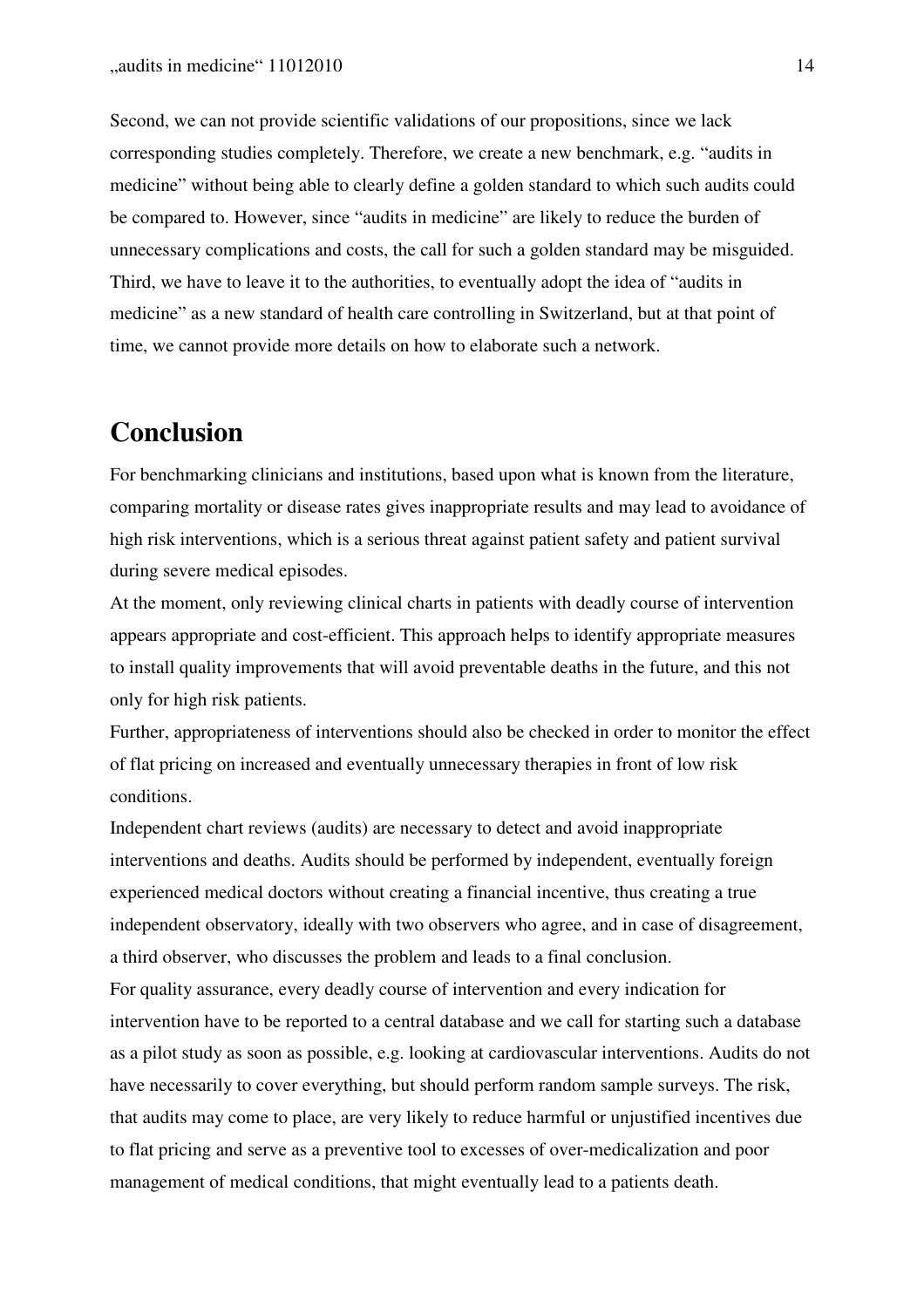## **References**

- [1] http://physicianprofiling.ch/SwissDRGRisikoausgleich2007.pdf
- [2] Berner Zeitung, 08.10.2009
- [3] http://physicianprofiling.ch/SwissDRGKonzeptBegleitforschungFMH02009.pdf
- [4] Romanens M, Ackermann F, Spence JD et al. Improvement of cardiovascular risk prediction: time to review current knowledge, debates, and fundamentals on how to assess test characteristics. European Journal of Cardiovascular Prevention and Rehabilitation 2010, 00:000–000 (ahead of print)
- [5] Lüscher T. Lies, Damn Lies, and Statistics. Bemerkungen zu den Outcome-Zahlen des Bundesamtes für Gesundheit. Kardiovaskuläre Medizin 2009;12(9):229–233 20.
- [6] Smith A, Hutchins G. Problems with Proper Completion and Accuracy of the Cause-of-Death Statement. Arch Intern Med. 2001;161:277-284
- [7] Meyer K, Simmeta A, Arnold C. et al. Stroke events and case fatalities in Switzerland based on hospital statistics and cause of death statistics. SWISS MED WKLY 2009;139(5–6):65–69
- [8] Kirkman M, Albert A. Letter to the Editor. SWISS MED WKLY 2009;139;463-4.
- [9] Dubois R, Rogers W, Ill M et al. Hospital inpatient mortality: is it a predictor of quality? N Engl J Med. 1987;317:1674-1680.
- [10] Green J, Passman LU, Wmtfeld N. Analyzing hospital mortality: the consequences of diversity in patient mix. JAMA. 1991;265: 1849-1853.
- [11] Green J, Wintfeld N, Sharkey P, Passman U. The importance of severity of illness in assessing hospital mortality. JAMA. 1990; 263:241-246.
- [12] Greenfield R, Aronow H, Elashoff R et al. Flaws in mortality data: the hazards of ignoring comorbid disease. JAMA. 1988;260:2253-2255.
- [13] Hartz A, Gottlieb M, Kuhn E et al. The relationship between adjusted hospital mortality and the results of peer review. Health Serv Res. 1993;27:765-777.
- [14] Kahn K, Brook R, Draper D. Interpreting hospital mortality data: how can we proceed? JAMA. 1988;260:3625-3628.
- [15] Rosenthal G. Potential for bias in severity adjusted hospital outcomes data: an analysis of patients with rheumatic disease. J Rheumatol. 1994;21 :721-727.
- [16] Luft H, Romano P. Chance, continuity, and change in hospital mortality rates: coronary artery bypass graft patients in California hospitals, 1983 to 1989. JAMA 1993;270:331-337.
- [17] Blumberg M. Biased estimates of acute myocardial infarction mortality using Medis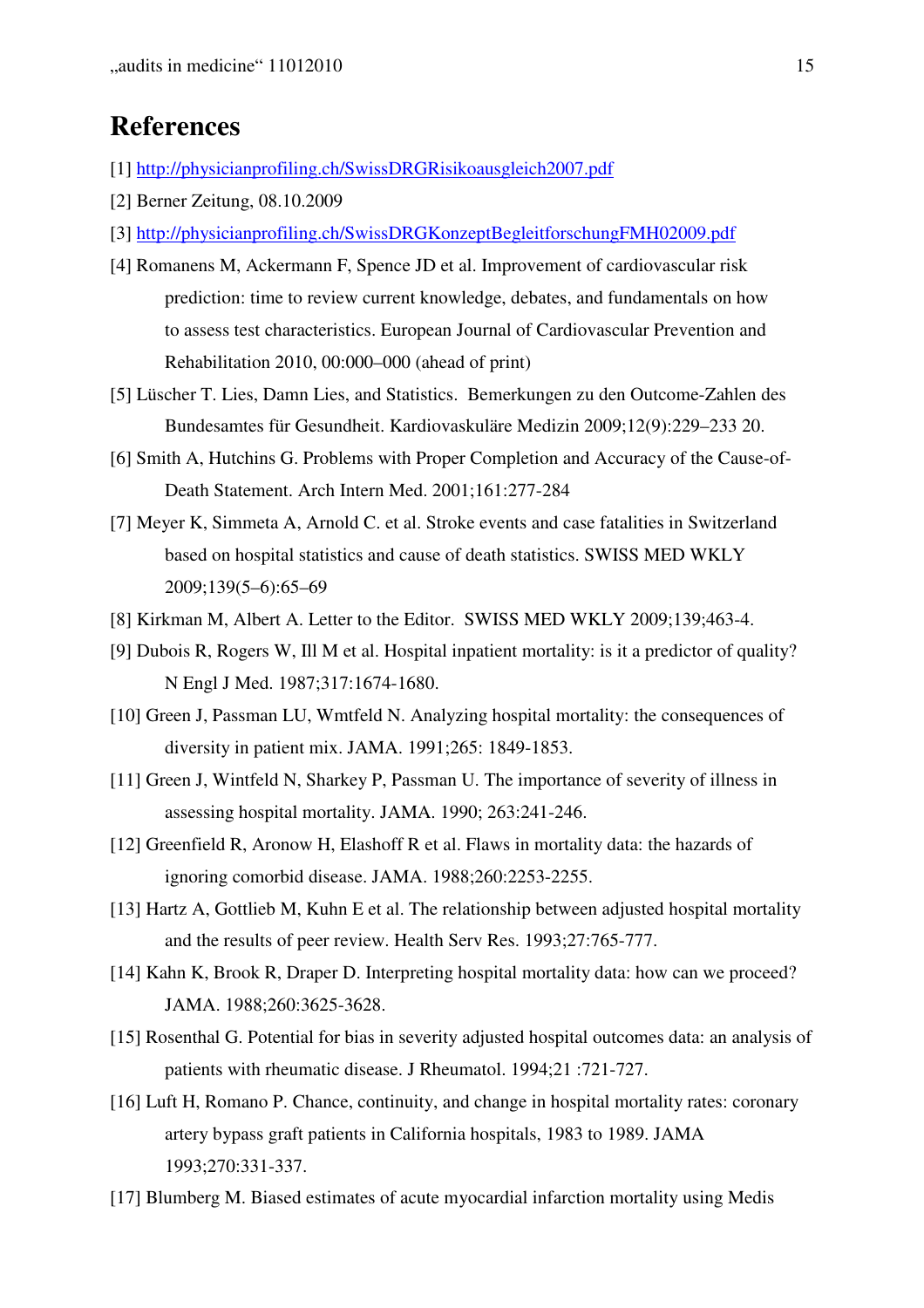Groups admission severity groups. JAMA. 1991;265:2965-2970.

- [18] Thomas J, Holloway J, Guire K. Validating risk-adjusted mortality as an indicator for quality of care. Inquiry. 1993;30:6-22.
- [19] Kahn K, Rogers W, Rubenstein L, et al. Measuring quality of care with explicit process criteria before and after implementation of the DRG-based prospective payment system. JAMA 1990;264:1969-1973.
- [20] Rubenstein L, Kahn K, Reinisch E, et al. Changes in quality of care for five diseases measured by implicit review, 1981 to 1986. JAMA1990;264:1974-1979.
- [21] Rosenthal G. Weak Associations between Hospital Mortality Rates for Individual Diagnoses: Implications for Profiling Hospital Quality. AmJ of Public Health 1997; 87:429.
- [22] Chang C, Steinberg S. Influence of hospice use on hospital inpatient mortality. A statelevel analysis. Accessed at http://healthecon.memphis.edu/Documents/Other%20Studies/Hospital\_Mortality\_and Hospice Chang\_and Steinberg 1 22 2005.pdf.
- [23] Heijink R, Koolman X, Pieter D, et al. Measuring and explaining mortality in Dutch hospitals; The Hospital Standardized Mortality Rate between 2003 and 2005. BMC Health Services Research 2008, 8:73
- [24] O'Leary D, Hardwick R, Cosford E, Knox A. Does hospital mortality rate reflect quality of care on a surgical unit? Ann R Coll Surg Engl 1997; 79: 46-48
- [25] McKee M. Routine data: a resource for clinical audit? Quality in Health Care 1993;2:104-1 11
- [26] Brook R, Iezzoni L, Jencks S et al. Symposium: case-mix measurement and assessing quality of hospital care. Health Care Financ Rev. 1987 Dec;Spec No:39-48.
- [27] Weir N, Dennis M. Towards a National System for Monitoring the Quality of Hospital-Based Stroke Services. Stroke 2001;32:1415-1421
- [28] Shojania D, Forster A. Hospital mortality: when failure is not a good measure of success. CMAJ 2008;179:153-157.
- [29] Jarman B, Gault S, Alves B, et al. Explaining differences in English hospital death rates using routinely collected data BMJ 1999;318:1515-1520
- [30] Thomas W. Accuracy of Risk-Adjusted Mortality Rate As a Measure of Hospital Quality of Care. Med Care. 1999;37:83-92.
- [31] Guru V, Tu J, Etchells E, et al. Relationship Between Preventability of Death After Coronary Artery Bypass Graft Surgery and All-Cause Risk-Adjusted Mortality Rates